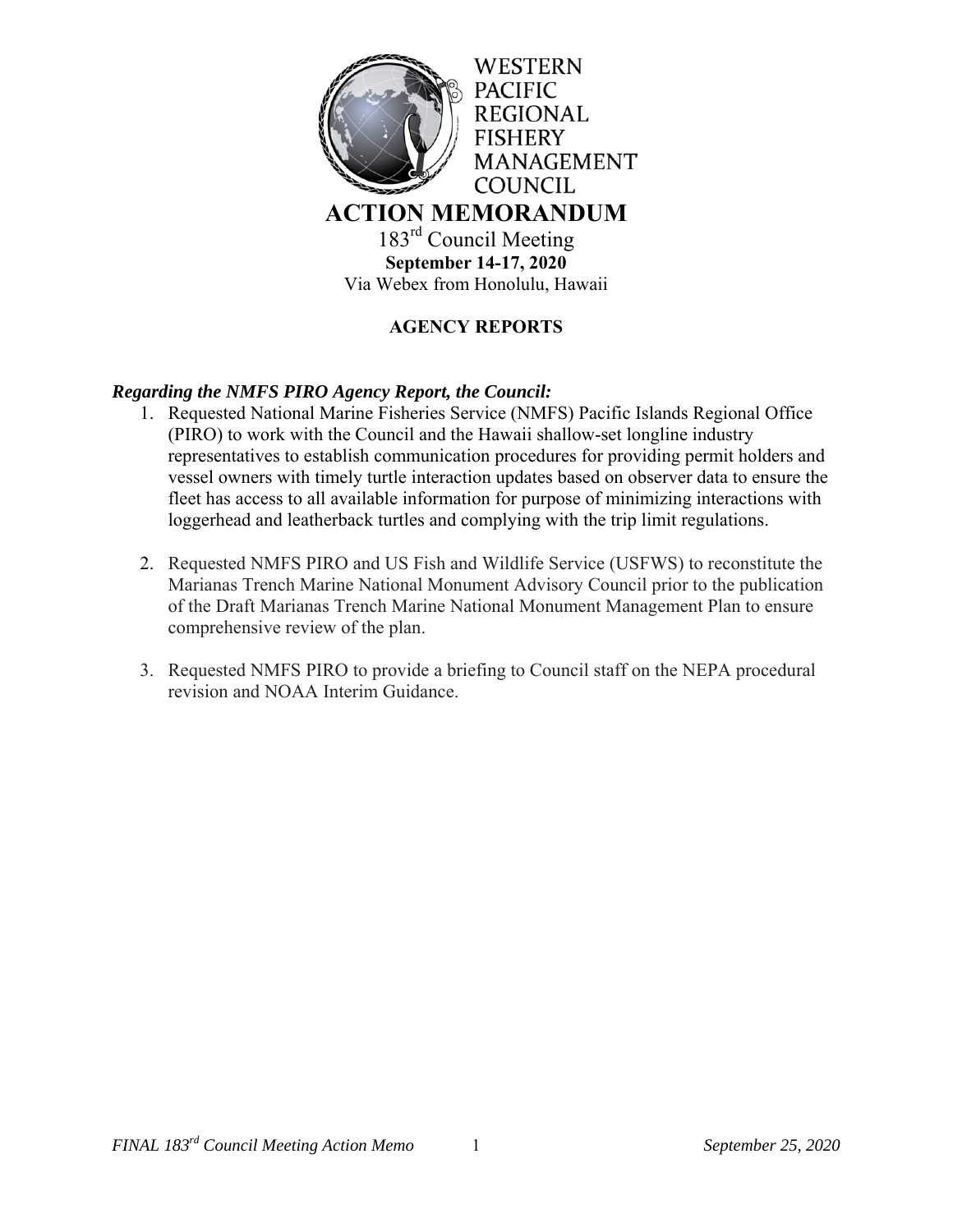

# **MARIANA ARCHIPELAGO FISHERIES**

#### *Regarding CNMI Fisheries Issues, the Council:*

- 1. Requested the US Coast Guard assist the CNMI in addressing safety at sea issues including:
	- Providing an automatic identification system (AIS) transmitting beacon and navigational lights on Aguigan (Goat Island) and Anatahan to assist fishermen in identifying the island;
	- Repairing the lights on Rota and Tinian (cross point);
- 2. Requested NOAA (National Weather Service Pacific Islands) fix VHF Channel 2 (24 hour Weather forecast broadcasted from Saipan).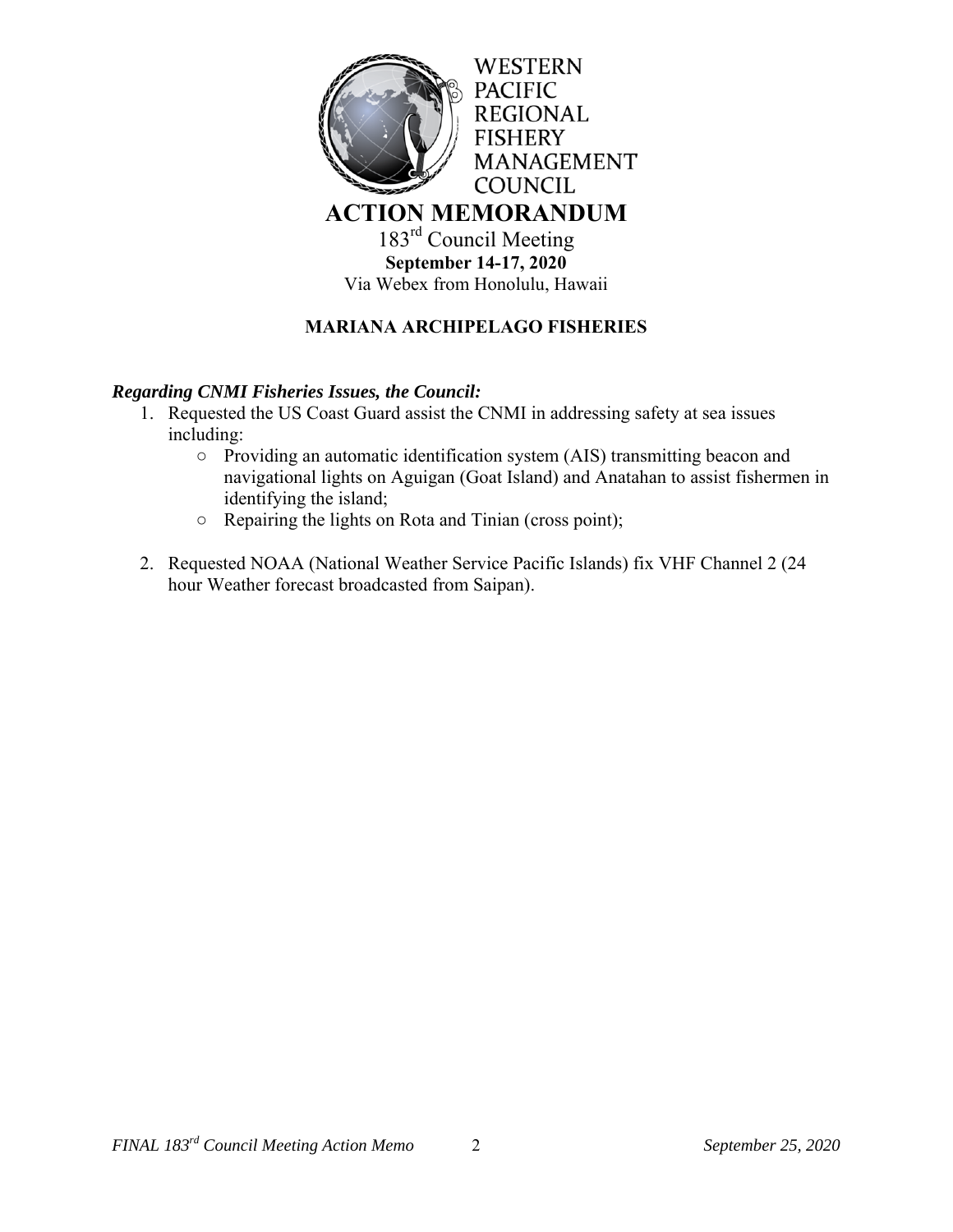

**September 14-17, 2020**  Via Webex from Honolulu, Hawaii

# **PROGRAM PLANNING & RESEARCH**

### *Regarding Electronic Technologies Implementation Plan, the Council:*

1. Directed staff to review the draft Electronic Technologies Implementation Plan and requested NMFS Pacific Islands Fisheries Science Center (PIFSC) provide an update at the Council's 184th meeting.

## *Regarding Report on the Council Response to President Trump's Executive Order 13921 and 13924, the Council:*

2. Directed staff to finalize the prioritized list of recommended actions and proposals for initiating actions and submit the list to the Secretary of Commerce as appropriate.

### *Regarding Modifications to the Pacific Remote Island Area (PRIA) Objectives and Projects in the PRIA Marine Conservation Plan (MCP), the Council:*

- 3. Rescinded its previous recommendation from the 182nd Council meeting that approved the PRIA MCP.
- 4. Approved the PRIA MCP as finalized at the 183rd Council meeting and directed staff to transmit the document to the Regional Administrator for review, approval and publication in the Federal Register.

In doing so, the Council directed Council staff to work with NMFS to complete edits on the MCP to implement the Council's action. Unless otherwise explicitly directed by the Council, the Council authorized the Executive Director and the Chairman to review the MCP to verify that it is consistent with the Council action before submitting it to the Secretary on behalf of the Council. The Executive Director and the Chairman are authorized to withhold submission of the Council action and take the action back to the Council if, in their determination, the proposed changes are not consistent with the Council action.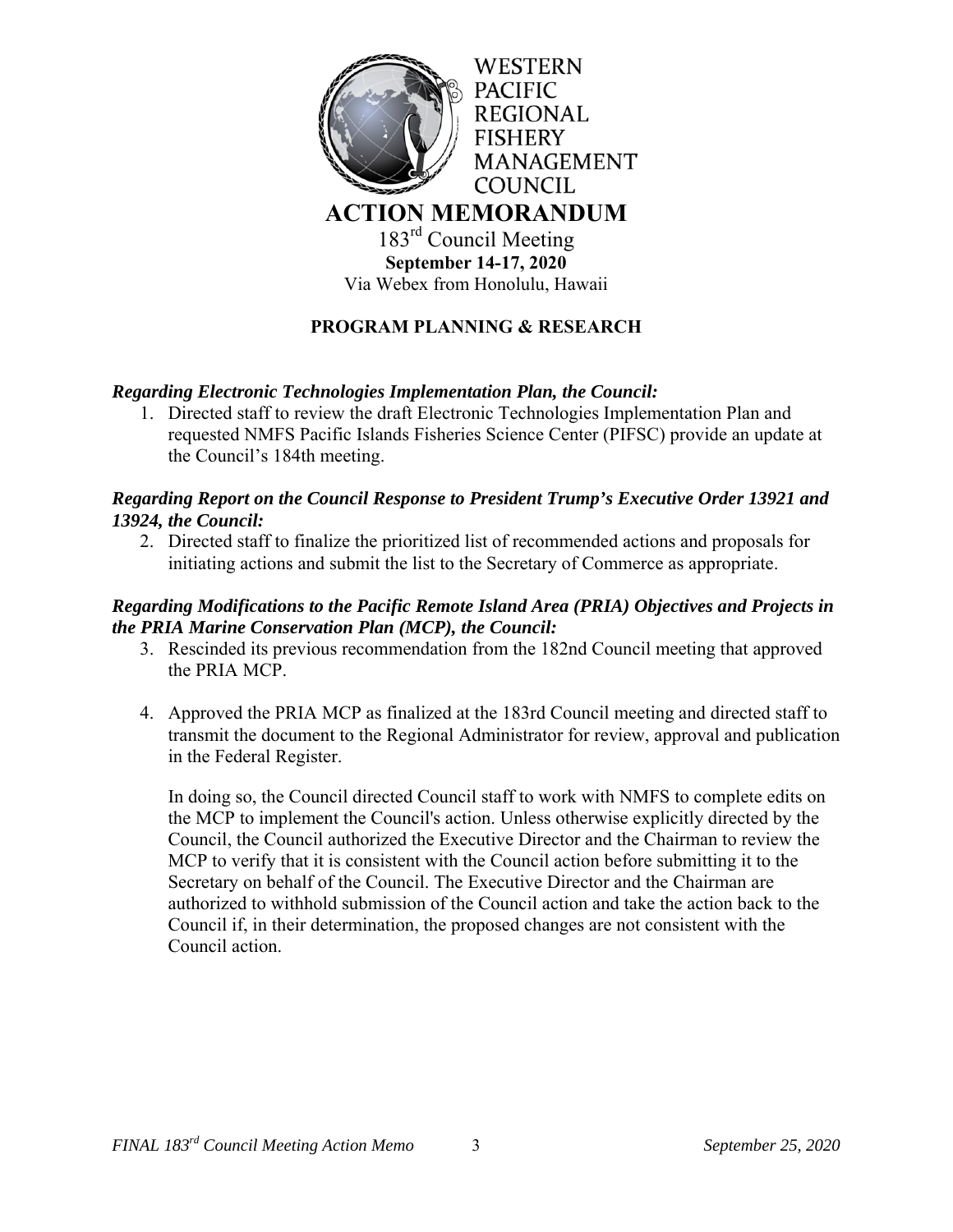

# **AMERICAN SAMOA ARCHIPELAGO FISHERIES**

### *Regarding CARES Act funding for American Samoa fisheries, the Council:*

1. Directed staff to work with AS Department of Marine & Wildlife Resources (DMWR) to assist eligible fishery participants with completing the requirements to submit CARES Act funding applications and provide updates on the proposal status to the fishing community.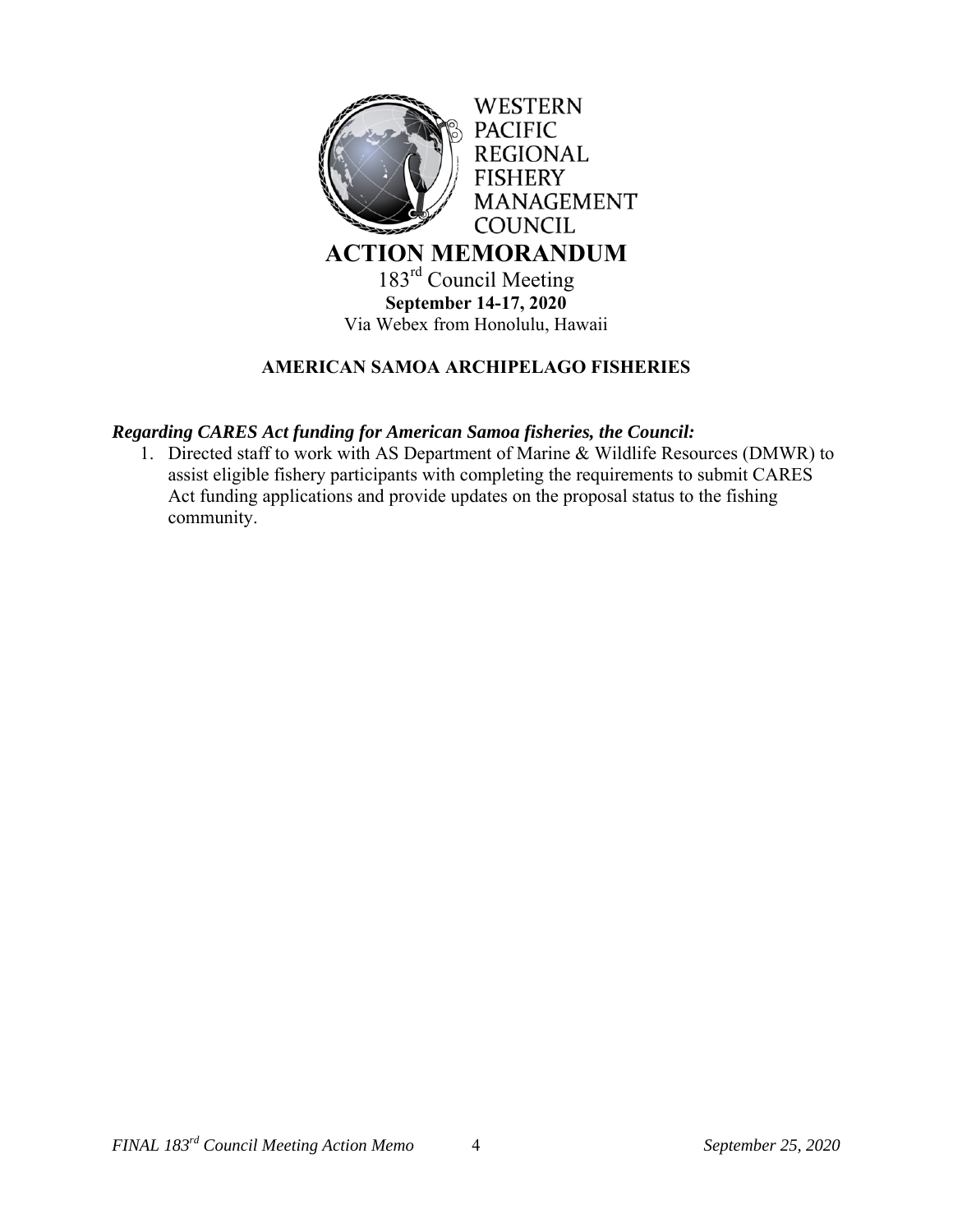

**September 14-17, 2020**  Via Webex from Honolulu, Hawaii

# **HAWAII ARCHIPELAGO AND PRIA FISHERIES**

### *Regarding Hawaii Fisheries Management, the Council:*

1. Directed staff to convene a meeting with NMFS PIFSC, NMFS PIRO, and the State of Hawaii to review the Hawaii fishery monitoring and management regime to develop a coordinated plan, to include draft alternatives for mandatory permitting and reporting, to effectively manage Hawaii Management Unit Species (MUS) and Ecosystem Components (EC) that is consistent between state and federal waters.

#### *Regarding Annual Catch Limits (ACLs) for Main Hawaiian Island Uku, the Council:*

- 2. Selected, as a preliminary preferred alternative, Alternative 4 that specifies an ACL at 41 percent risk of overfishing corresponding to an annual catch of 295,419 pounds and set an annual catch target (ACT) at 36 percent risk of overfishing corresponding to annual catch of 291,010 pounds for fishing year 2022 to 2025.
- 3. Directed staff to convene an Action Team comprised of Council, NMFS PIRO, and NMFS PIFSC staff to develop alternative accountability measures for ensuring catch does not exceed the ACL. Recognizing challenges with tracking catch from the noncommercial fishing sector, the Council further recommended the Action Team also include as an alternative, the following Accountability Measures for the fishery:
	- a. An in-season accountability measure for only the commercial fishery in federal waters where the commercial catch is tracked through the monthly reports from the Fisher Reporting System by the Division of Aquatic Resources. The commercial and non-commercial fisheries for uku will close in federal waters once the commercial portion of the ACT is projected to be reached;
	- b. A postseason adjustment where the recent three year average of the commercial catch will be compared to the commercial portion of the ACT. No overage adjustment will be applied to the following year if the average catch exceeded the ACT. If the average catch exceeded the commercial portion of the ACL, the ACL and ACT will be reduced by the amount of the overage; and
	- c. For evaluation purposes, the Council directs staff to apply the same accountability measure process using the commercial and non-commercial data to evaluate the overall fishery performance to the total ACT and ACL for potential use as a postseason accountability measure for all fishery sectors.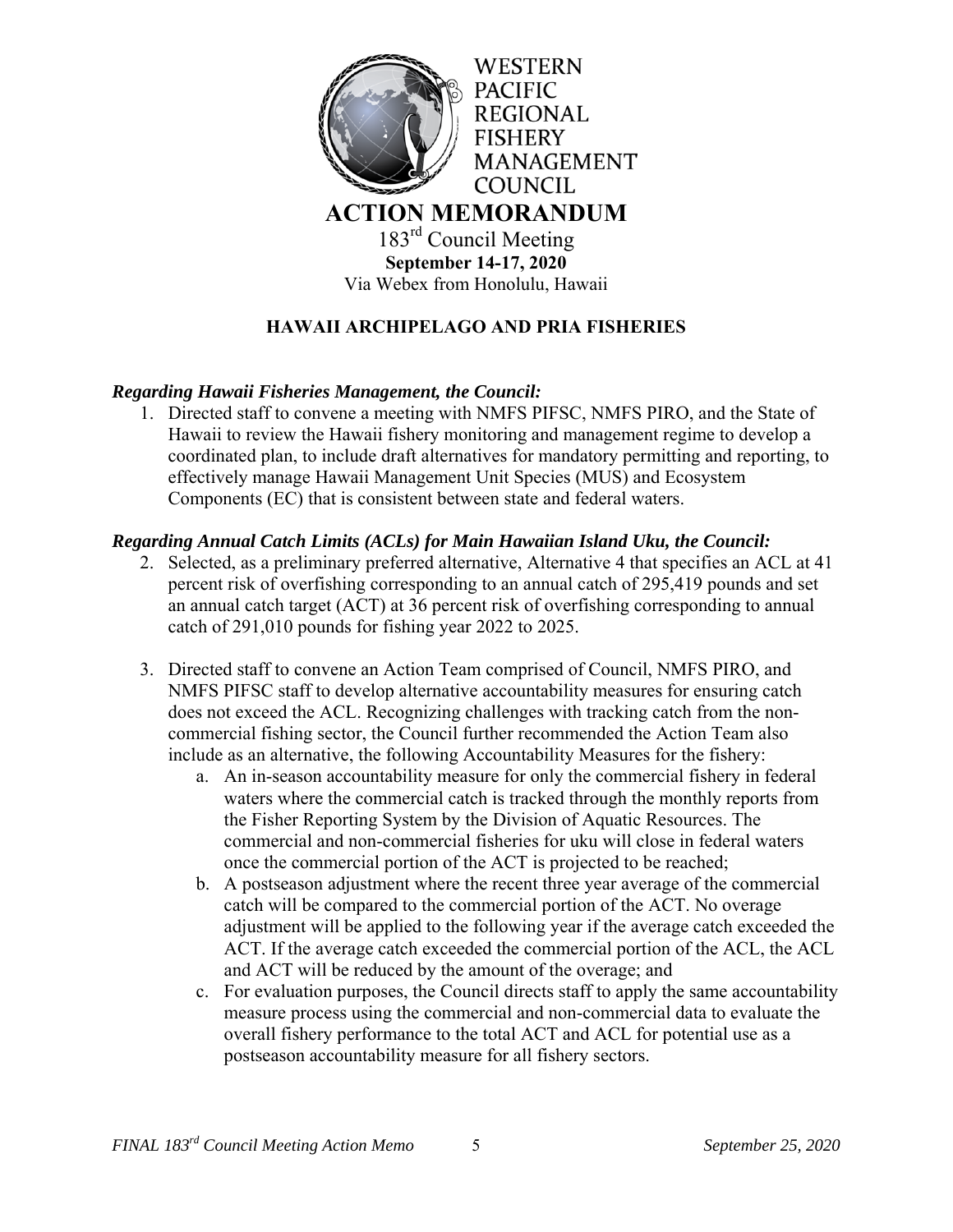4. Directed staff to prepare a regulatory amendment that evaluates the potential impacts of alternative ACLs and accountability measures (AMs) for review at the 185th Council meeting in March 2021.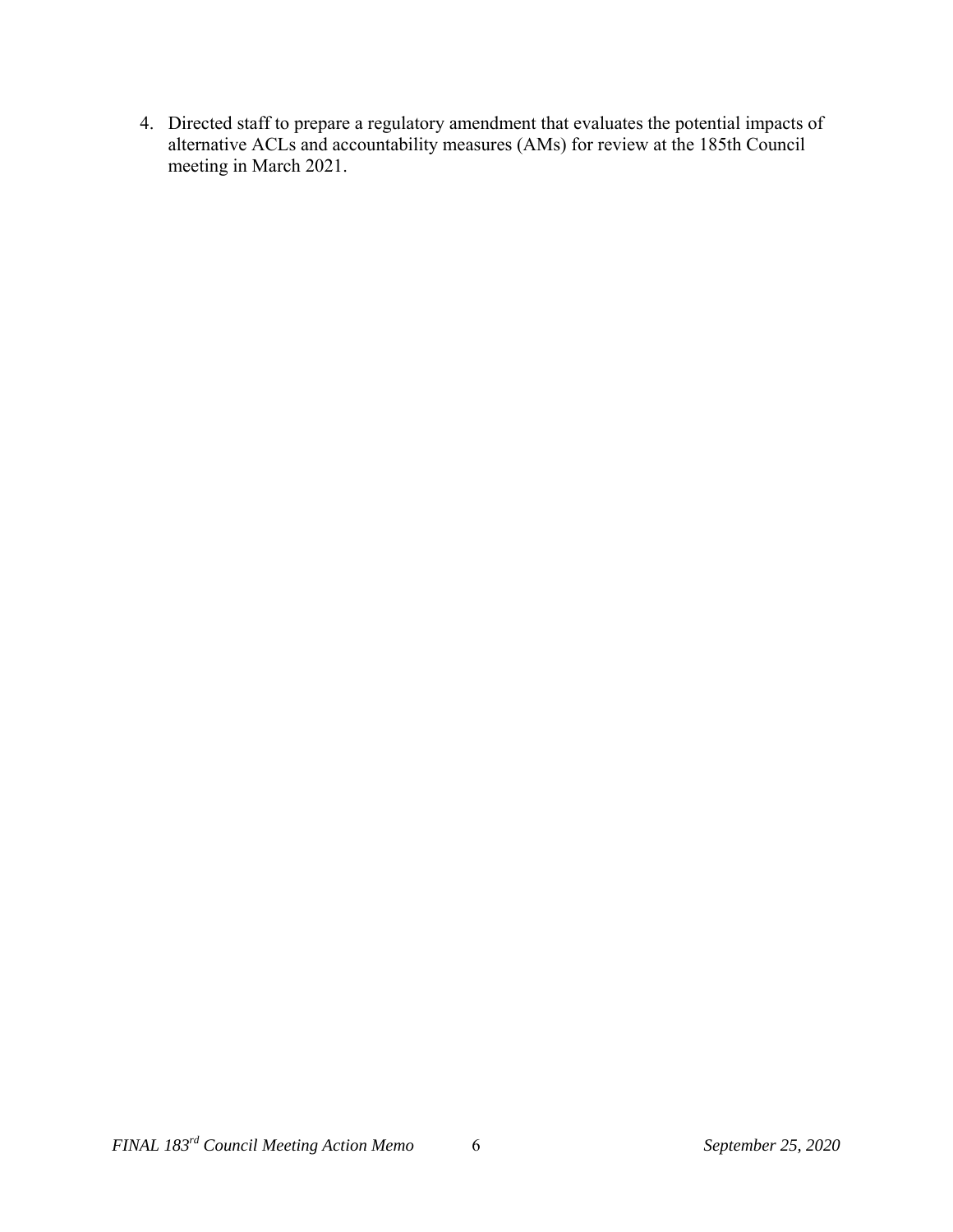

## **PROTECTED SPECIES**

## *Regarding ESA and MMPA Updates, the Council:*

- 1. Directed staff to draft comment letters in response to the following actions with input from advisory body members:
	- a. Marine Mammal Deterrents Guideline proposed rule; and
	- b. Insular False Killer Whale Draft Recovery Plan.

### *Regarding Tori Lines in the Hawaii Longline Fishery, the Council:*

- 2. Directed staff to develop an options paper to consider inclusion of tori lines in the seabird mitigation measures, including an option to allow the use of tori lines without blue-dyed bait.
- 3. Requested NMFS PIRO and NMFS PIFSC to support additional at-sea trials for winter 2020/spring 2021 and allow for testing tori line efficacy without the use of blue-dyed bait when fishing north of 23N under an Experimental Fishing Permit to inform development of options for revising mitigation measures.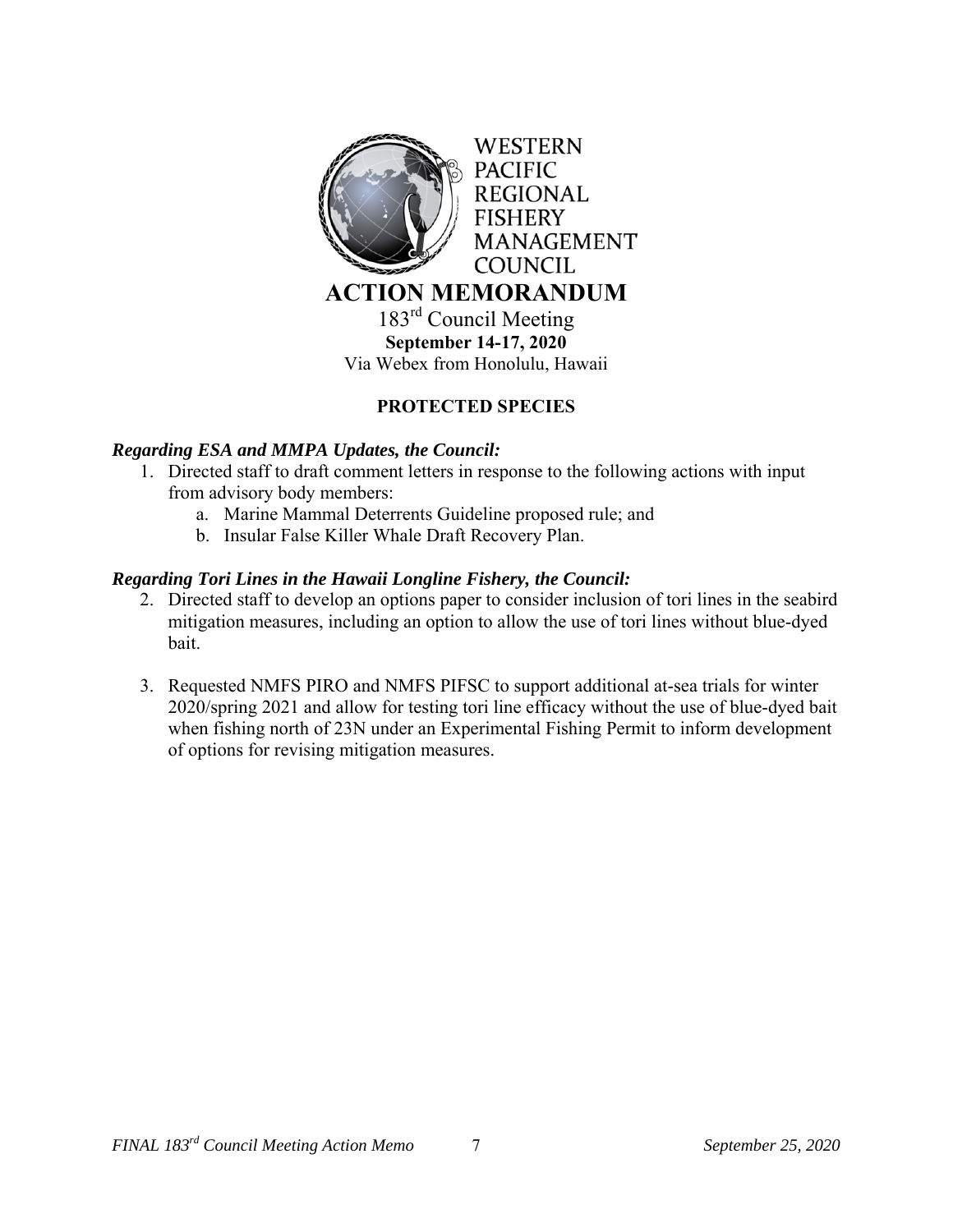

Via Webex from Honolulu, Hawaii

# **PELAGIC AND INTERNATIONAL FISHERIES**

## *Regarding Mandatory Electronic Reporting in the Hawaii and American Samoa Longline Fisheries, the Council:*

- 1. Recommended as final action a regulatory amendment for mandatory electronic reporting (ER) for vessels operating under the Hawaii longline limited entry permit and vessel size classes C and D under the American Samoa longline limited entry permit (Sub-Alternative 1b). Specifically:
	- a. Require applicable vessel operators to record and submit logbook data electronically using a NMFS-certified electronic logbook application;
	- b. Require daily submission of electronic logbook data (24 hours after completion of each fishing day); and
	- c. In the event of technology malfunction with hardware, software, or transmission, logbook data should be submitted by paper or electronically within 72 hours of the end of each fishing trip.

Further, the Council deemed that the regulations implementing the recommendations are necessary or appropriate in accordance with Section 303(c) of the Magnuson-Stevens Fishery Conservation and Management Act (MSA). In doing so, the Council directs Council staff to work with NMFS to complete regulatory language to implement the Council's final action. Unless otherwise explicitly directed by the Council, the Council authorizes the Executive Director and the Chairman to review the draft regulations to verify that they are consistent with the Council action before submitting them, along with this determination, to the Secretary on behalf of the Council. The Executive Director and the Chairman are authorized to withhold submission of the Council action and/or proposed regulations and take the action back to the Council if, in their determination, the proposed regulations are not consistent with the Council action.

2. Recommended target implementation dates for mandatory ER for vessels operating under the Hawaii longline limited entry permit and vessel size classes C and D under the American Samoa longline limited entry permit by July 1, 2021.

## *Regarding Oceanic Whitetip Sharks, the Council:*

3. Directed staff and requested NMFS PIFSC to provide updates on: the PIFSC EBFM project with respect to oceanic whitetip sharks, post-release mortality, individual vessel impacts on oceanic whitetip sharks, and the line-cutter project be provided to the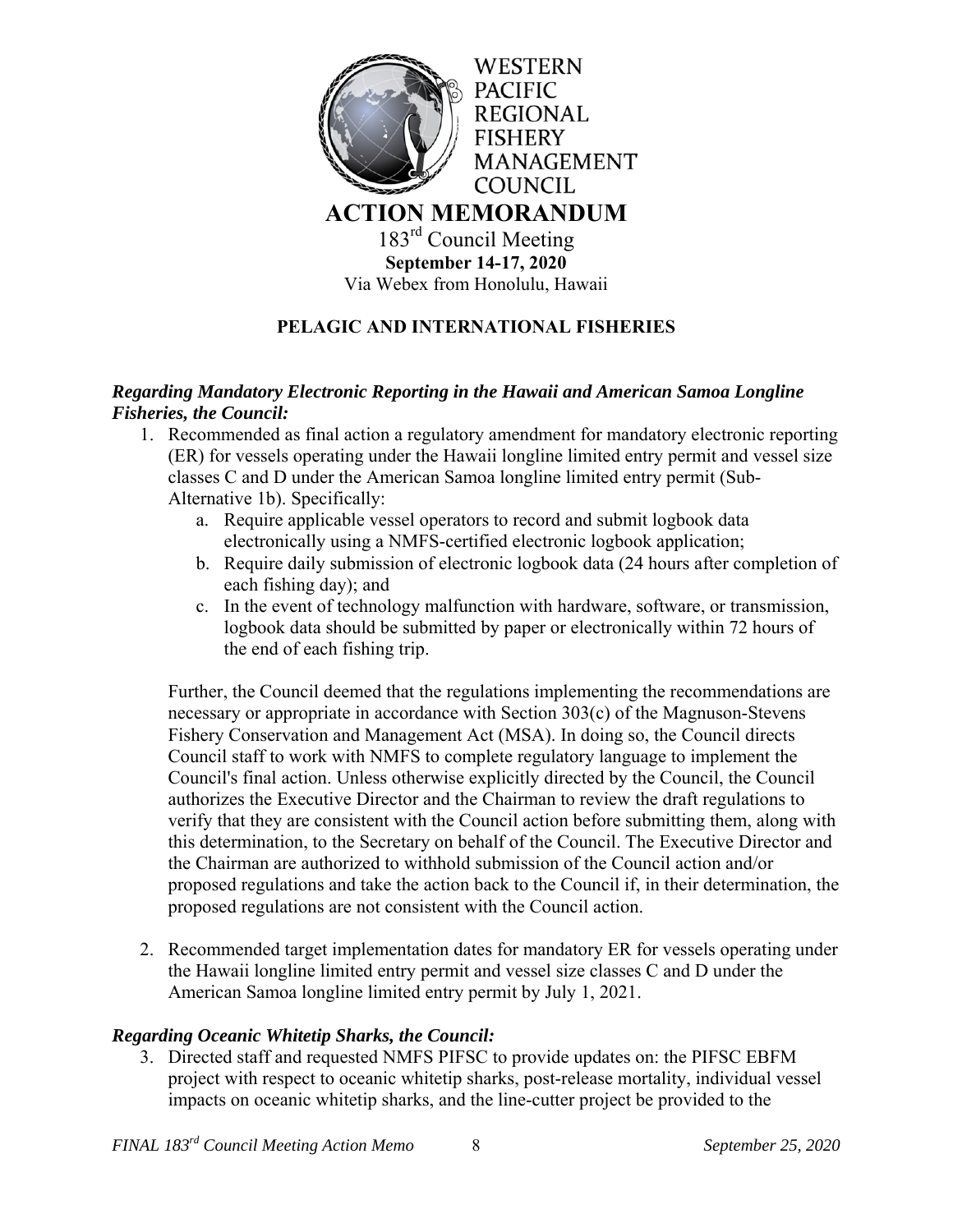Intersessional Pelagic Plan Team and the December 2020 meetings of the SSC and Council.

4. Recommended the Oceanic Whitetip Shark Working Group proceed with investigating Monte Carlo analyses of longline mitigation measures exhibited by Harley et al (2015) and that updates be completed and reviewed by the Plan Team before the March 2021 SSC meeting.

### *Regarding the Reasonable and Prudent Measures (RPMs) and/or Reasonable and Prudent Alternatives (RPAs) for the Hawaii Deep-set and American Samoa Longline Fisheries, the Council:*

5. Reiterated its request to review draft Biological Opinions and any applicable RPMs or RPAs for all ongoing consultations for fisheries managed under the Council's Fishery Ecosystem Plans. The Council further requests that NMFS PIRO ensure that such a review is timed so that formal review and input from the SSC and Council can be provided through its scheduled meetings.

## *Regarding North Pacific Striped Marlin, the Council:*

- 6. Endorsed the phased projections conducted by NMFS PIFSC and directed staff to work with NMFS PIRO to develop a proposed WCPFC measure to limit total catch of North Pacific striped marlin from 2021 to 2024 based on total catch levels (1951 mt) indicated in 'Phase 1' of the phased reductions.
- 7. Directed staff to work with NMFS PIRO to incorporate allocated US longline catch limits of North Pacific striped marlin that are consistent with previous Council recommendations (457 mt) into any proposed WCPFC measure on North Pacific striped marlin

## *Regarding WCPFC Research Project Budgeting, the Council:*

8. Requested the US delegation to the WCPFC prioritize and endorse projects that have immediate impacts on improving the assessment and management of bigeye tuna, including bomb radiocarbon dating.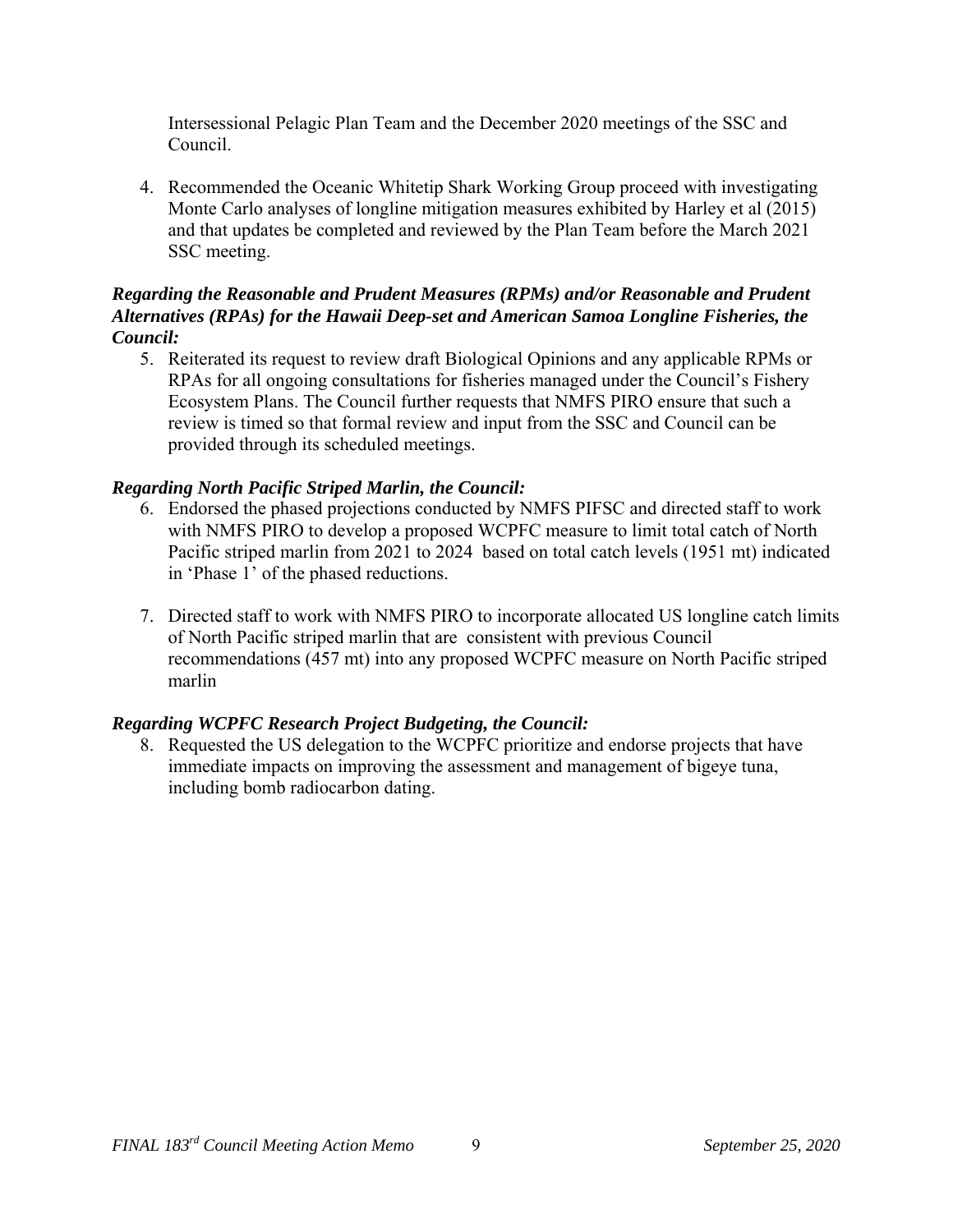

183<sup>rd</sup> Council Meeting **September 14-17, 2020**  Via Webex from Honolulu, Hawaii

## **ADMINISTRATIVE MATTERS**

### *Regarding Council family changes, the Council:*

- 1. Approved the following changes to the membership of the Non-Commercial Fishing Advisory Committee:
	- ꞏ HMRFS Coordinator
	- ꞏ NMFS PIRO Recreational Fishing Coordinator
	- ꞏ NMFS PIFSC Recreational Fishing Coordinator
	- Saipan Fishermen's Association Representative
	- ꞏ Pago Pago Gamefish Association Representative
	- Guam Non-commercial Shut Up and Fish
	- ꞏ HFACT Representative(s)
	- $\cdot$  PIFG Representative(s)
	- $\cdot$  Hawaii Fishing Club Representative(s)
- 2. Approved the following membership changes to the Fishing Industry Advisory Committee:

#### **Proposed New FIAC Members:**

- Michael Goto United Fishing Agency, Ltd., Hawaii
- ꞏ Kerry Umamoto Hilo Fish Company, Hawaii
- ꞏ Josh Schade Ahi Assassins, Hawaii
- ꞏ Eric Kingma Hawaii Longline Association, Hawaii
- Kenton Geer Commercial Seamount Fisherman, Hawaii
- Carlos Herrera Hitman's Tackle, Guam
- ꞏ Vince Haleck Tautai O Samoa Association, American Samoa
- ꞏ Lino Tenorio Commercial Bottomfish Fisherman, CNMI
- Dean Sensui Hawaii Goes Fishing, Region

#### **Outgoing FIAC Members**:

| Lua Saite Moliga                    | American Samoa Alia Fishing Association      |
|-------------------------------------|----------------------------------------------|
| Basil Oshiro                        | Maui Cooperative Fishing Association, Hawaii |
| $N_{\alpha}$ il $V_{\alpha}$ nomoto | Decific Islands Fisherias Crown Howaii       |

- Neil Kanemoto **Pacific Islands Fisheries Group**, Hawaii
- Russell Dunham Tri-Marine International, Singapore
- Bruce Johnson Fresh Island Fish (Retired), Hawaii
- ꞏ Brooks Takenaka United Fishing Agency, Ltd., Hawaii
- Charles Umamoto Hilo Fish Company, Hawaii 7